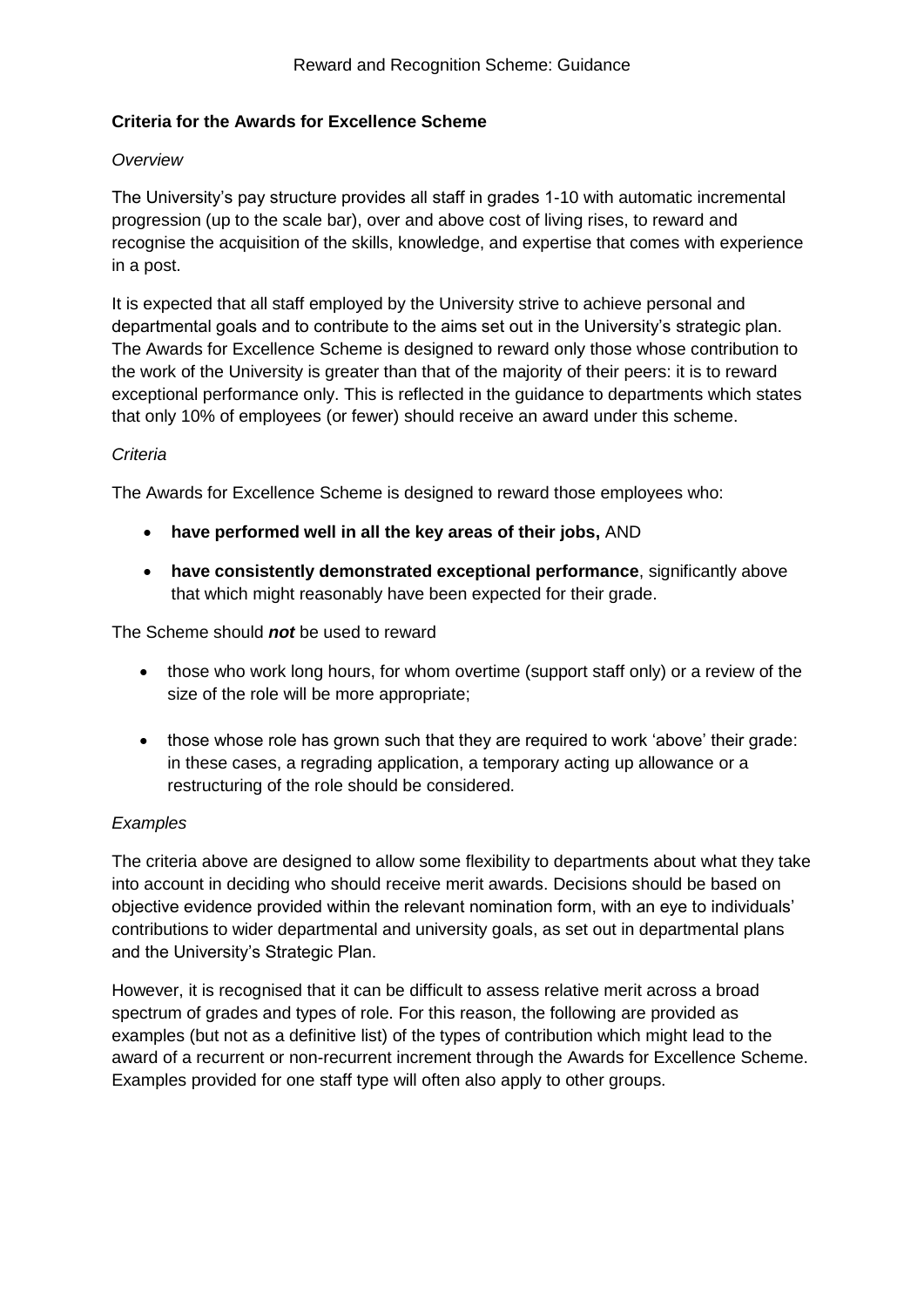| Grade   | <b>Type of role</b>   | <b>Examples</b>                                                                                                                                                                                                                                                                                                                                                                                                                                                                                                                                                                                                                                   |  |  |
|---------|-----------------------|---------------------------------------------------------------------------------------------------------------------------------------------------------------------------------------------------------------------------------------------------------------------------------------------------------------------------------------------------------------------------------------------------------------------------------------------------------------------------------------------------------------------------------------------------------------------------------------------------------------------------------------------------|--|--|
| $1 - 3$ | Administrative        | Repeated provision of innovative ideas about how to<br>$\bullet$<br>improve working practices, that result in a cost saving or<br>improvement to customer service<br>Adaptability beyond the requirements of the post, such<br>$\bullet$<br>as responding flexibly to changing requirements within<br>the team<br>Resourcefulness beyond that expected of the grade e.g.<br>٠<br>solving problems or demonstrating initiative in<br>responding to difficult situations or unforeseen<br>circumstances<br>Carrying out project work beyond the requirements of the<br>٠<br>post which contributes to the achievement of<br>departmental objectives |  |  |
|         | Technical /<br>Manual | Consistently adopting a collegial and adaptable approach<br>$\bullet$<br>such that an individual's skills, knowledge or expertise<br>benefits the wider University<br>Working effectively with others significantly beyond the<br>$\bullet$<br>requirements of the post, for example playing a<br>particularly constructive role in the immediate work team<br>The provision of innovative ideas about how to improve<br>working practices, that result in a cost saving or<br>improvement to customer service                                                                                                                                    |  |  |
| $4 - 5$ | Administrative        | Proactively seeking to improve local systems and<br>$\bullet$<br>processes and thus contributing to departmental<br>objectives<br>Resourcefulness beyond that expected of the grade e.g.<br>$\bullet$<br>solving problems or demonstrating initiative in<br>responding to difficult situations or unforeseen<br>circumstances<br>Consistently demonstrates a commitment to and delivery<br>٠<br>of outstanding customer service, going the 'extra mile'<br>when appropriate to assist colleagues and external<br>customers                                                                                                                        |  |  |
|         | Technical             | Consistently adopting a collegial and adaptable approach<br>such that an individual's skills, knowledge or expertise<br>benefits the wider University<br>Despite not holding a formal management position, show<br>٠<br>positive leadership within a team such as to improve the<br>team's overall performance and culture<br>Learns new skills and adapts to deliver a high level of<br>٠<br>service which brings significant income to the department                                                                                                                                                                                           |  |  |